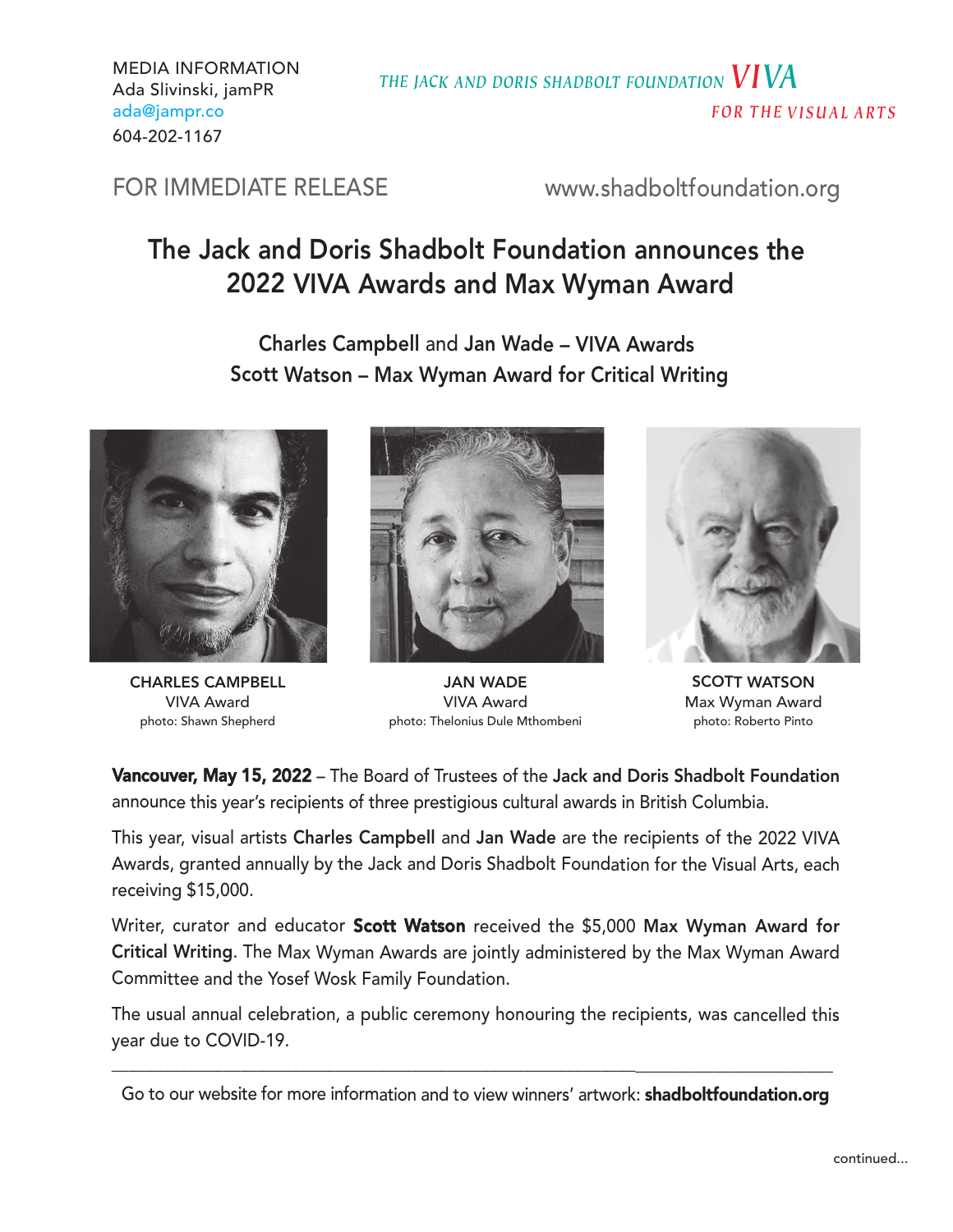The Jack and Doris Shadbolt Foundation Announces the 2022 VIVA Visual Arts Award and the Max Wyman Award for Critical Writing

Page 2 of 4

### ABOUT THE VIVA AWARDS FOR VISUAL ART:

Established in 1988, the VIVA Awards are funded by the Jack and Doris Shadbolt Foundation for the Visual Arts. The VIVA Awards were created to nurture the advancement of the visual arts in British Columbia and their appreciation by the public. Providing a minimum of \$15,000 annually, these awards celebrate exemplary achievement by British Columbia artists in mid-career, chosen for outstanding accomplishment and commitment by an independent jury. The VIVA jury members were Diyan Achjadi, Shaun Dacey, Robin Laurence, Elliott Ramsey and Tania Willard.

#### Charles Campbell and Jan Wade each recipients of a 2022 VIVA Award

CHARLES CAMPBELL is an internationally acclaimed multidisciplinary artist, writer, curator and educator. Born in Jamaica, he grew up on Prince Edward Island, studied in Montreal and London, UK, and is based in Victoria, BC. His artworks, which include sculptures, paintings, sonic installations and performances, explore aspects of Black history, especially as experienced in the Caribbean region and within the infamous nexus of slavery and colonialism. Recently, he has been investigating British Columbia's past with a focus on the province's Black pioneers.

Campbell holds an MA in fine arts from Goldsmiths College, London, and a BFA from Concordia University, Montreal. He has exhibited his work widely in North America, including the Caribbean, and in Europe. The former chief curator at the National Gallery of Jamaica, he is currently adjunct curator with the Confederation Centre Art Gallery, Charlottetown, PEI.

JAN WADE is a Hamilton-born, Vancouver-based artist whose practice includes mixed-media assemblages, paintings, textiles, text works, and icon-like sculptural objects. Many of them are created out of or embellished with found and recycled materials and objects, such as antique buttons, coins, shells, Scrabble tiles, pop-culture figurines, and religious symbols. Wade has developed a highly distinctive style and iconography, shaped by her personal experience as an African Canadian of mixed cultural heritage and her commitment to ideas of social and spiritual transformation. Her work expresses contemporary political concerns alongside deep ties to and research into her ancestral history in the American South, her memories of growing up in a predominantly Black community in Hamilton, and her family's attendance at an African Methodist Episcopal church. She has said that "music is the heartbeat of culture," and her art is also powerfully influenced by jazz and blues traditions.

Wade was recently celebrated in the solo exhibition *Jan Wade: Soul Power*, at the Vancouver Art Gallery, Previously, she exhibited her work in small public galleries and artist-run centres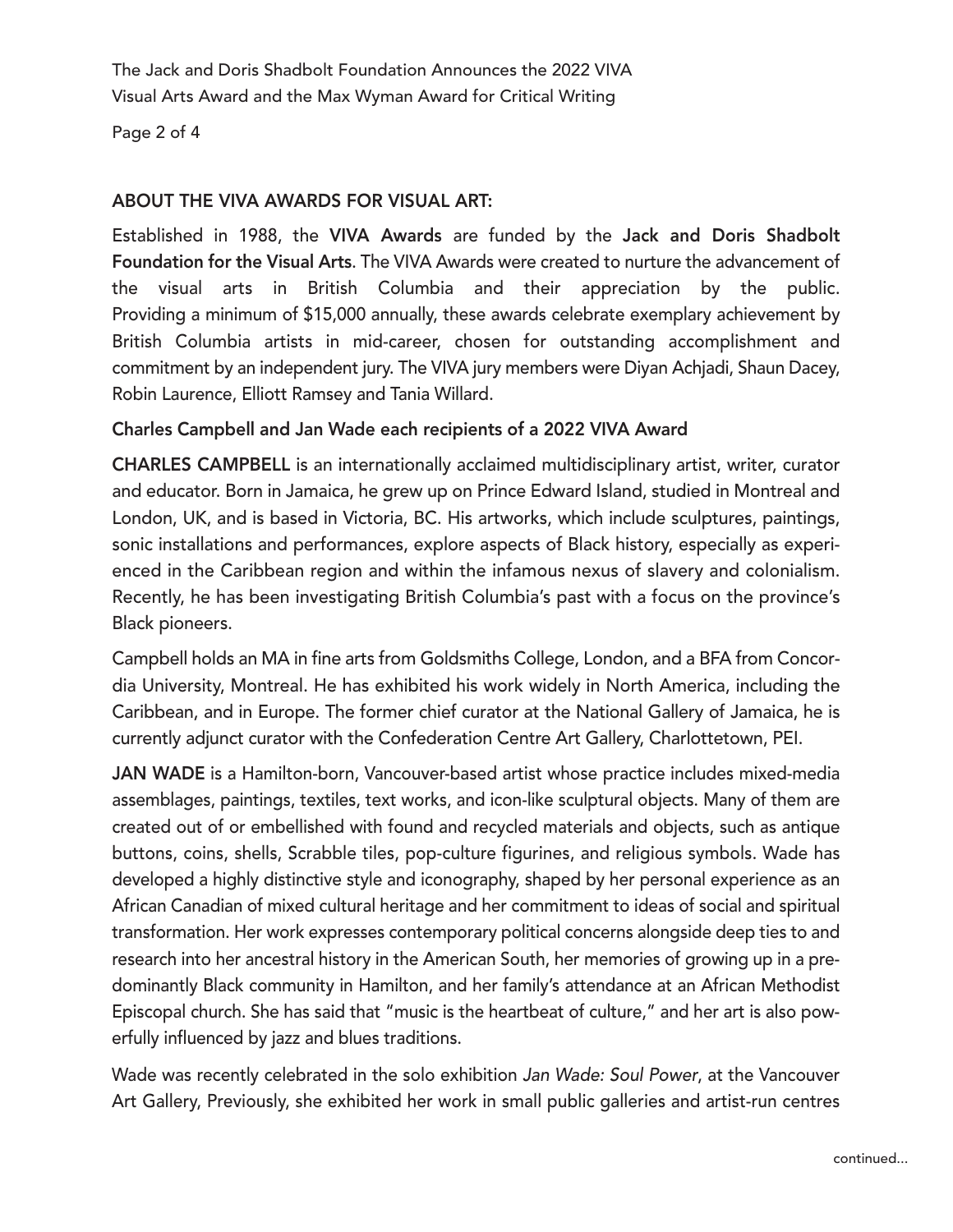The Jack and Doris Shadbolt Foundation Announces the 2022 VIVA Visual Arts Award and the Max Wyman Award for Critical Writing

Page 3 of 4

in Canada and the United States. Throughout her career, she has also been awarded national and international residencies. Born in Hamilton, Wade studied at the Ontario College of Art and Design (1972–76) and moved to Vancouver in 1983.

# ABOUT THE MAX WYMAN AWARD FOR CRITICAL WRITING.

# Scott Watson is the recipient of the 2022 Max Wyman Award

The internationally renowned UBC contemporary art curator, educator and writer Scott Watson is the winner of this year's Max Wyman Award in Critical Writing.

The annual award celebrates critical commentary on the visual, performing and literary arts. It is intended to honour informed and compelling writing that stimulates critical thinking, fosters ongoing discussion about the role of arts and culture in contemporary society and demonstrates the value of creative commentary in our understanding of the world around us. The winner receives a prize of \$5,000 and a gold and emerald pin designed by Vancouver artist Robert Chaplin.

The award was established in 2017 by philanthropist Yosef Wosk to honour the career and lifetime contributions of the Vancouver author, arts critic and commentator Max Wyman. It recognizes writers who have amassed a significant body of work. Eligible subjects of criticism include the visual arts, architecture and design, theatre, literature, dance, music, film and television, as well as more general cultural commentary.

Scott Watson is a Professor in the Department of Art History, Visual Art, and Theory at UBC and Director Emeritus and Research Fellow at UBC's Morris and Helen Belkin Art Gallery. A curator whose career has spanned more than thirty-five years, Watson has published extensively in the areas of contemporary Canadian and international art. His 1990 book on Jack Shadbolt earned the Hubert Evans Non-Fiction Prize in 1991. *Thrown: British Columbia's Apprentices of Bernard Leach and their Contemporaries*, was a finalist for the 2012 Roderick Haig-Brown Regional Prize.

He is internationally recognized for his research and work in curatorial and exhibition studies, contemporary art and issues, and art theory and criticism, and his curatorial distinctions include the Hnatyshyn Foundation Award for Curatorial Excellence in Contemporary Art (2010); the Alvin Balkind Award for Creative Curatorship in BC Arts (2008); and the UBC Dorothy Somerset Award for Performance Development in the Visual and Performing Arts (2005). As director of the Belkin, he encouraged many national and international collaborations, including *Ruins in*